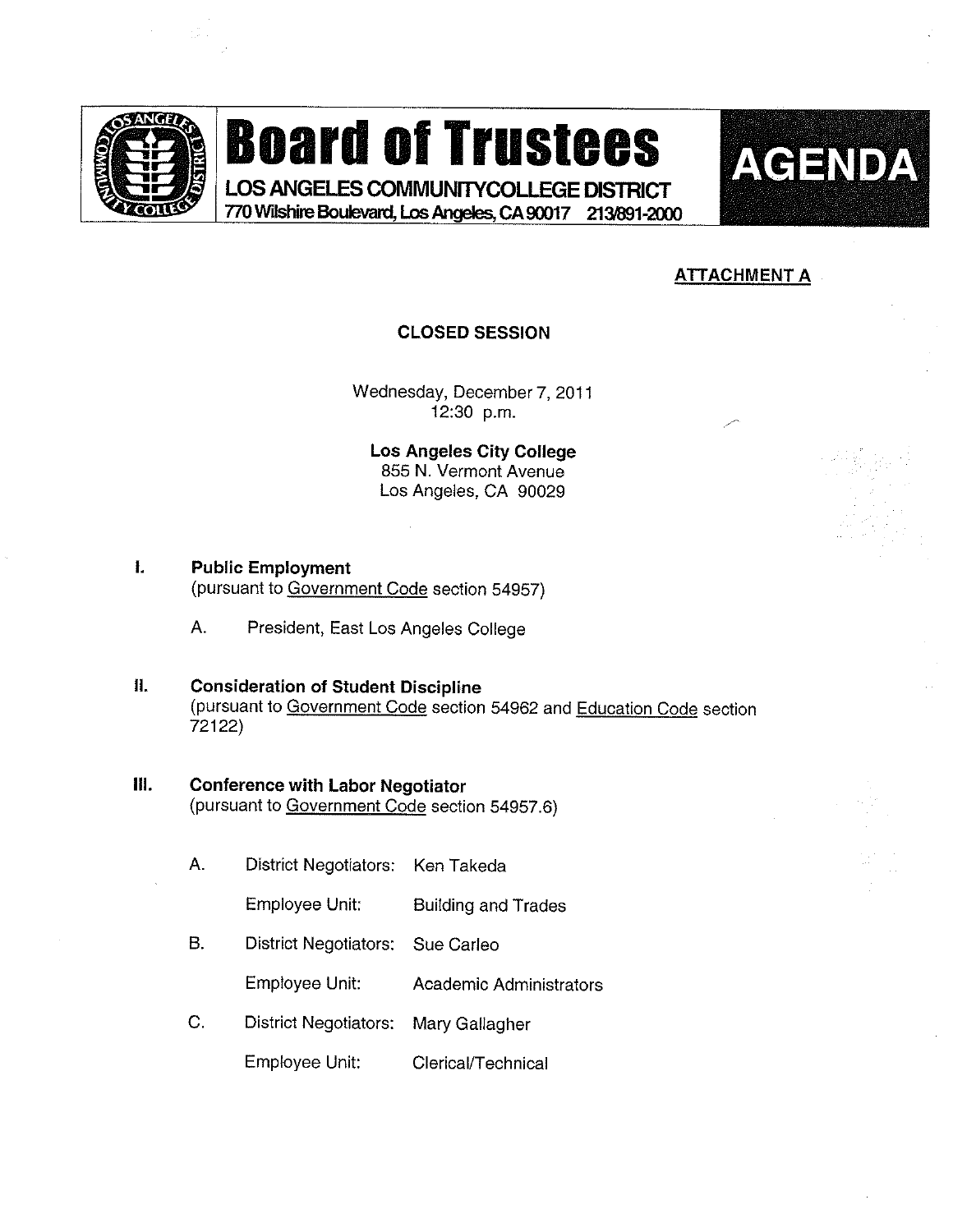Closed Session December 7, 2011 Page: 2

D. District Negotiators: Michael Shanahan

Employee Unit: Supervisory

E. District Negotiators: Michael Shanahan

Employee Unit: Locai 99

- IV. Public Employee Discipline/Dismissal/Release/Charges/Complaints (pursuant to Government Code section 54957)
- V. Public Employee Evaluation (pursuant to Government Code section 54957)
	- A. College Presidents<br>B. Deputy Chancellor
	- B. Deputy Chancellor<br>C. Vice Chancellors
	- Vice Chancellors
	- D. General Counsel
- VI. Conference with Legal Counsel Existing Litigation (pursuant to Government Code section 54956.9 (a))
	- A. Van De Kamps Coalition v. LACCD and related case<br>B. FTR International v. LACCD. **FTR International v. LACCD.**
- VII. Conference with Legal Counsel Anticipated Litigation (pursuant to Government Code section 54956.9 (b))
	- A. Potential Litigation: 2 matters<br>**B.** Potential claims regarding rec Potential claims regarding recommended termination for cause
- VIII. Discussion with Real Property Negotiator as may be announced prior to closed session (pursuant to Government Code section 54956.8)
- IX. Other litigation matters as may be announced prior to the closed session (pursuant to Government Code section 54956.9)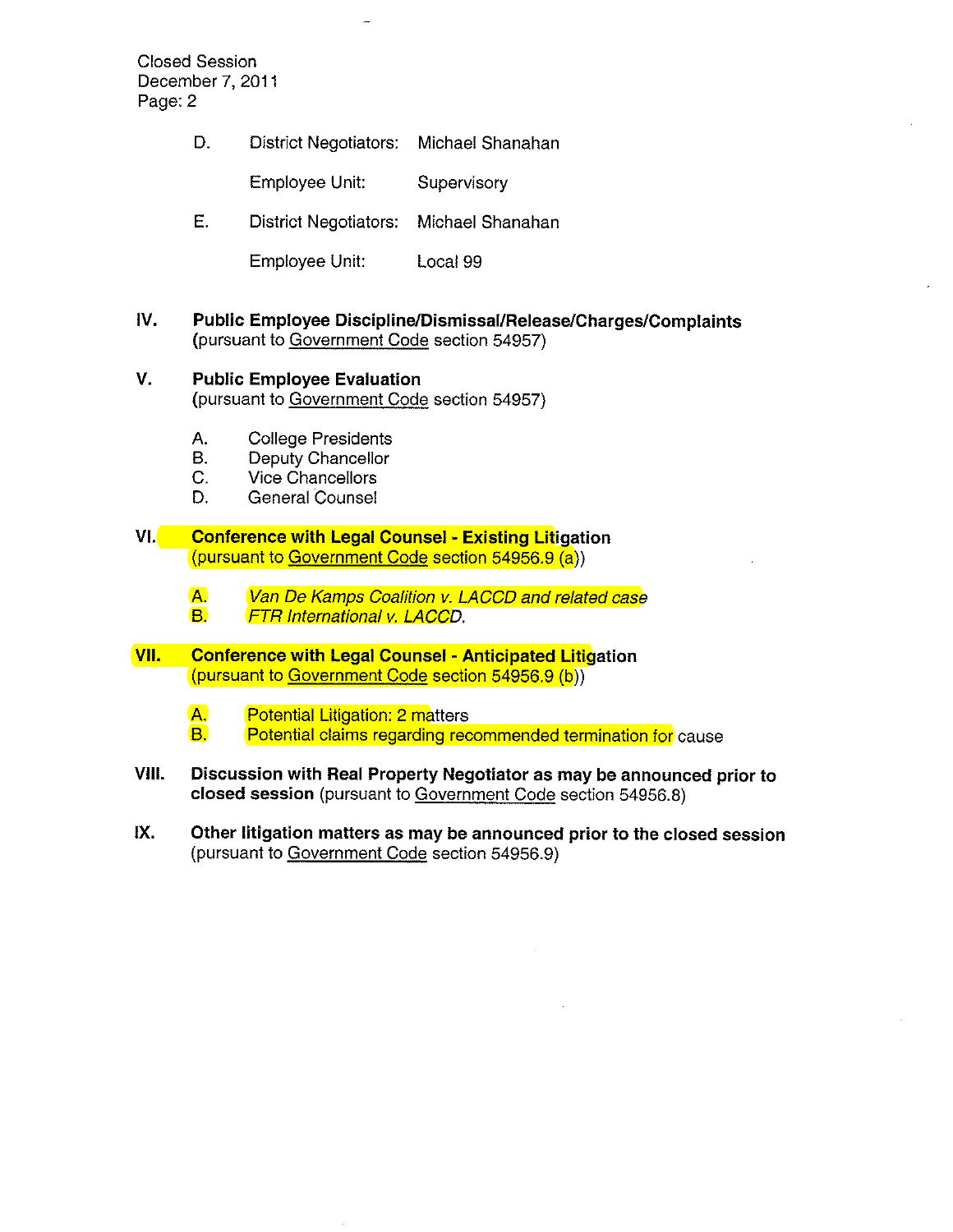

**Board of Trustees AGENDA** 

LOS ANGELES COMMUNITY COLLEGE DISTRICT 770 Wilshire Boulevard, Los Angeles, CA 90017 213/891-2000 .



## **ATTACHMENT A**

CLOSED SESSION

Wednesday, August 8, 2012 1:00 p.m.

Education Services Center Board Room - First Floor

770 Witshire Boulevard Los Angeles, CA 90017

#### I. Public Employment (pursuant to Government Code section 54957)

A. Position: Faculty member

#### II. Conference with Labor Negotiator (pursuant to Government Code section 54957,6)

A. District Negotiators: Adriana D. Barrera

Employee Units: All Units

All Unrepresented Employees

B. District Negotiators: Mary Gailagher Marvin Martinez

Employee Unit: Clerical/Technical

- IH. Public Employee Discipline/DismissaI/Release/Charges/Complaints (pursuant to Government Code section 54957)
- IV. Conference with Legal Counsel Existing Litigation (pursuant to Government Code section 54956.9 (a)

A. Rowell v. LACCD and related case

V. Conference with Legal Counsel - Anticipated Litigation (pursuant to Government Code section 54956.9 (b)

 $A.$  Potential Litigation  $-1$  matter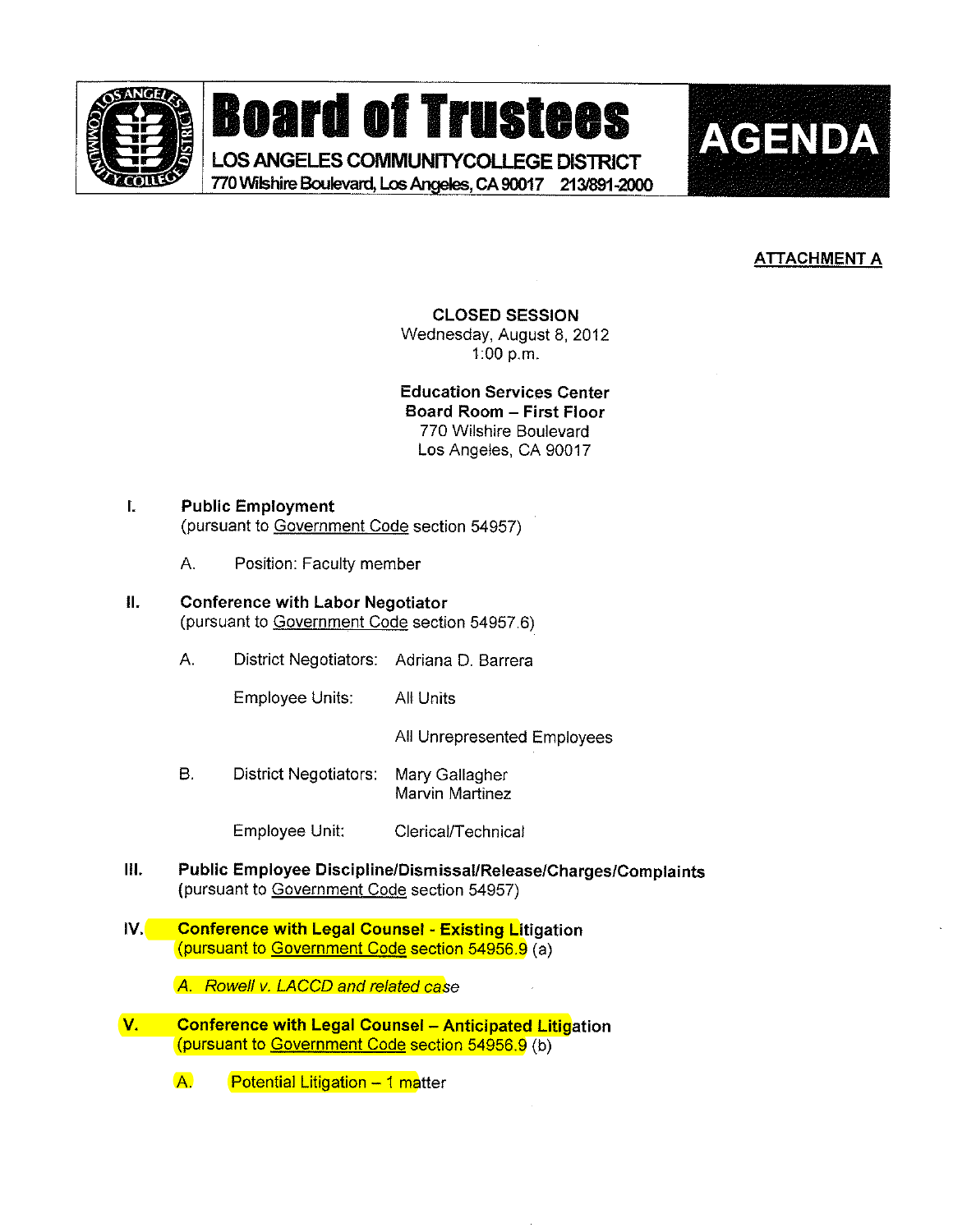

**THE Board of Trustees (GP) BOATO OI Trustees**<br>AGENDA LOS ANGELES COMMUNITYCOLLEGE DISTRICT **BEATHER ANGELIA ANGELIS COMMUNITYCOLLEGE DISTRICT** 

770 Wilshire Boulevard, Los Angeles, CA 90017 213/891-2000



## **ATTACHMENT A**

### CLOSED SESSION Wednesday, January 30,2013

Educational Services Center Board Room - First Floor 770 Wilshire Boulevard Los Angeles, CA 90017

#### L Public Employee Evaluation

(pursuant to Government Code section 54957)

- A. Position: Executive Assistant to the Chancellor
- B. Position: CFO/Treasurer
- C. Position: Executive Director of Facilities, Planning and Development

#### $II.$ Conference with Labor Negotiator

(pursuant to Government Code section 54957.6)

A. District Negotiators: Adrians D. Barrera Michael Shanahan

Employee Unit: Building and Construction Trades

B. District Negotiators: Adriana D. Barrera Michae! Shanahan

Employee Unit: Faculty

Public Employee Discipline/Dismissal/ReIease/Charges/Complaints III. (pursuant to Government Code section 54957)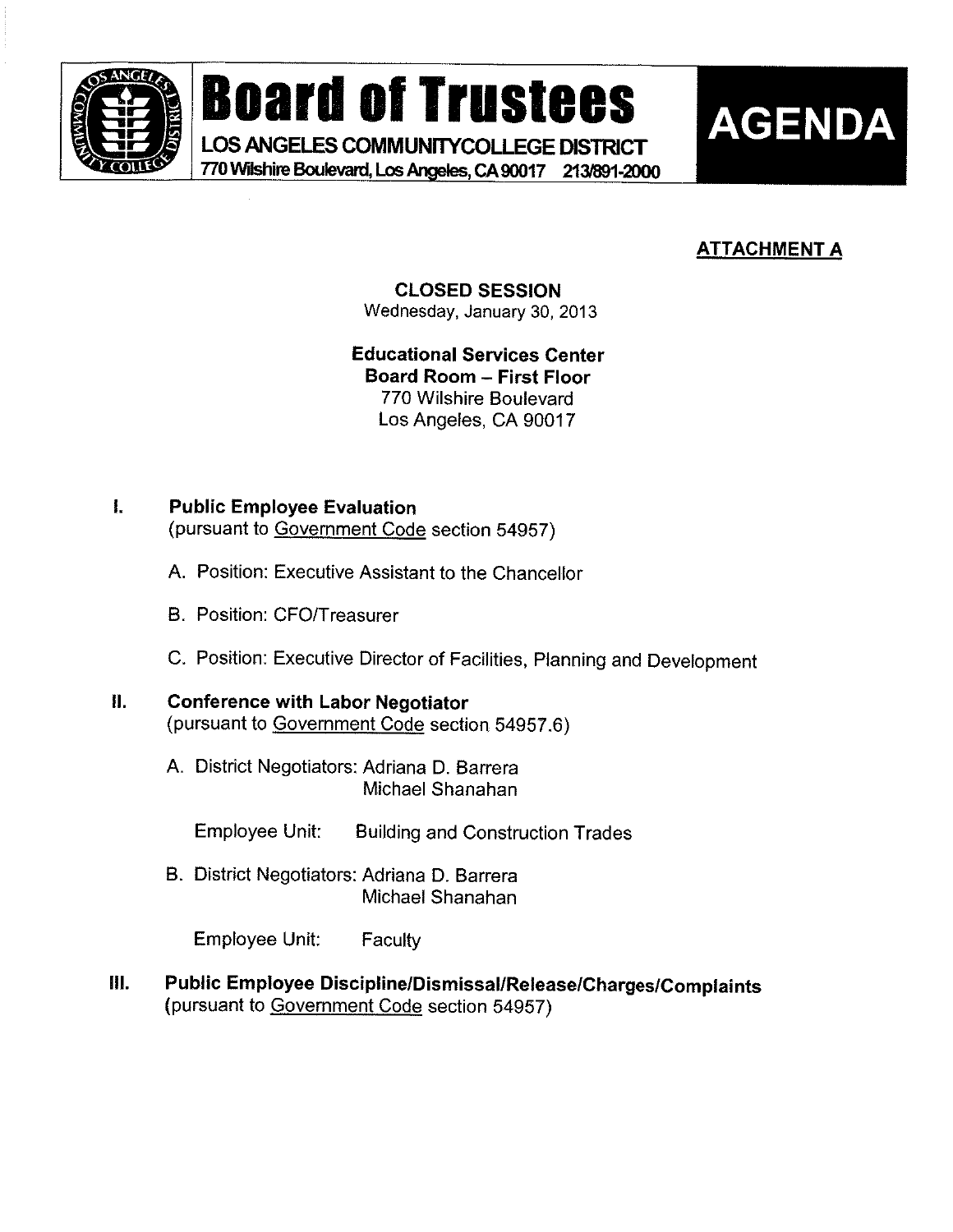Closed Session January 30, 2013 Page 2

- IV. Conference with Legal Counsel Existing Litigation (pursuant to Government Code section 54956.9(a)
	- A. Phyllis Norwood v. LACCD
	- **B.** Simon Kingsley v. LACCD
	- C. Nu Tran v. LACCD
	- D. PCN3, Inc. v. LACCD
	- E. Pacific Coast Cabling v. FTR International, LACCD, et.al
	- F. Versatile Coatings v. Sinanian Development, Inc. LACCD et.ai
	- G. LV! Facility Services v. Sinanian Development, Inc. LACCD, et.a!
	- H. Stock Building Supply v. Koam Construction, LACCD, et.al
- V. Conference with Legal Counsel Anticipated Litigation (pursuant to Government Code section 54956.9(b)
	- $A.$  Potential litigation  $-1$  matter
	- B. Potential claims against contractor creditor and stop notice claimants at Los Angeles Pierce College (2 matters)
	- C. Construction ciaim at Los Angeles City College
- VI. Other litigation matters as may be announced prior to the closed session (pursuant to Government Code section 54956.9)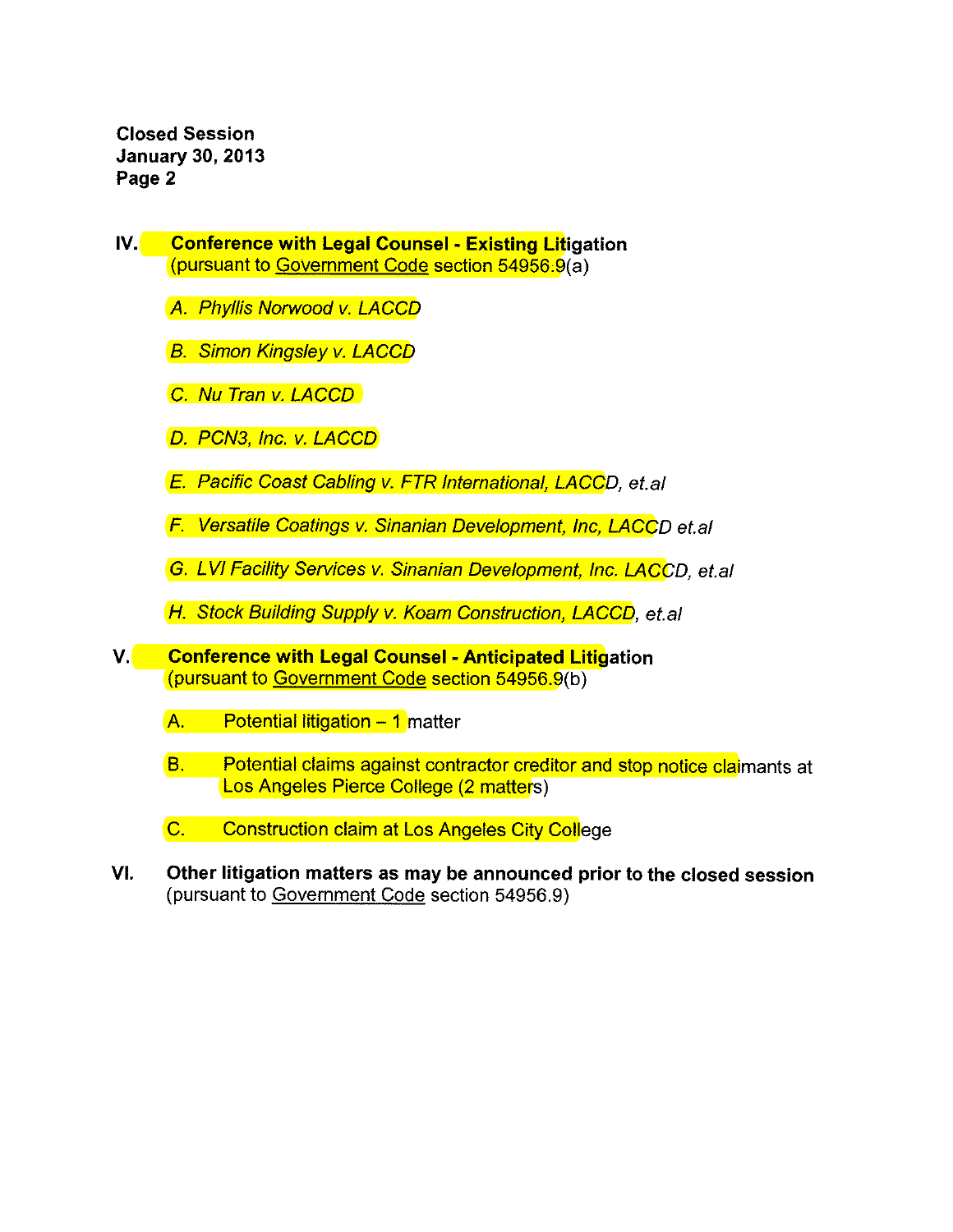

**Board of Trustees** 

LOS ANGELES COMMUNITYCOLLEGE DISTRICT 770 Wilshire Boulevard, Los Angeles, CA 90017 213/891-2000



## **ATTACHMENT A**

## CLOSED SESSION

Wednesday, February 12, 2014

West Los Angeles College Winlock Lounge, HLRC/Library, 2<sup>nd</sup> Floor 9000 Overland Avenue Culver City, CA 90230

### I. Public Employee Employment (pursuant to Government Code section 54957)

- A. Position: President, Los Angeles Valley College
- B. Position: President, Los Angeles Harbor College
- C. Position: President, Los Angeles Southwest College
- D. Position: Chief Business Officer
- E. Position: Chancellor

#### ΙΙ. Conference with Labor Negotiator

(pursuant to Government Code section 54957.6)

A. District Negotiators: Adriana D. Barrera Albert Roman

Employee Units: All Units

Ail Unrepresented Employees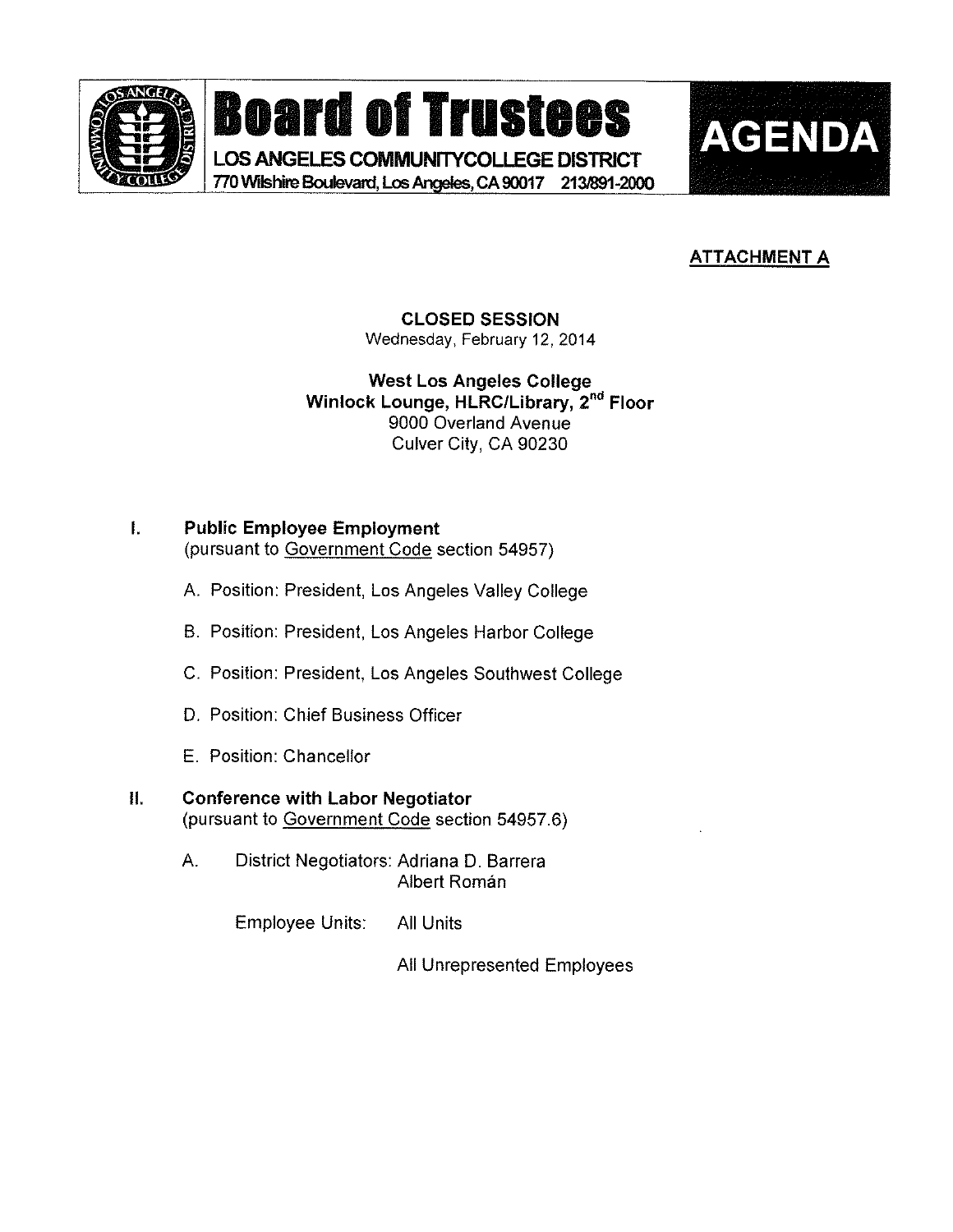Closed Session February 12, 2014 Page 2

> B. District Negotiators: Adriana D. Barrera Kathleen Burke Marvin Martinez **Albert Román**

> > Employee Unit: Faculty

- III. Public Employee Discipline/Dismissal/Release/Charges/Complaints (pursuant to Government Code section 54957)
- IV. Conference with Legal Counsel Existing Litigation (pursuant to Government Code section 54956.9(a)
	- A. Kari Thumlert v. LACCD

**B.** Nu Tran v, LACCD et al.

C. Martha Angol v. LACCD, et al.

D. Carlos Perez v. LACCD

- **V.** Conference with Legal Counsel Anticipated Litigation
	- A. Potential litigation pursuant to Government Code section 54956.9(b)(4)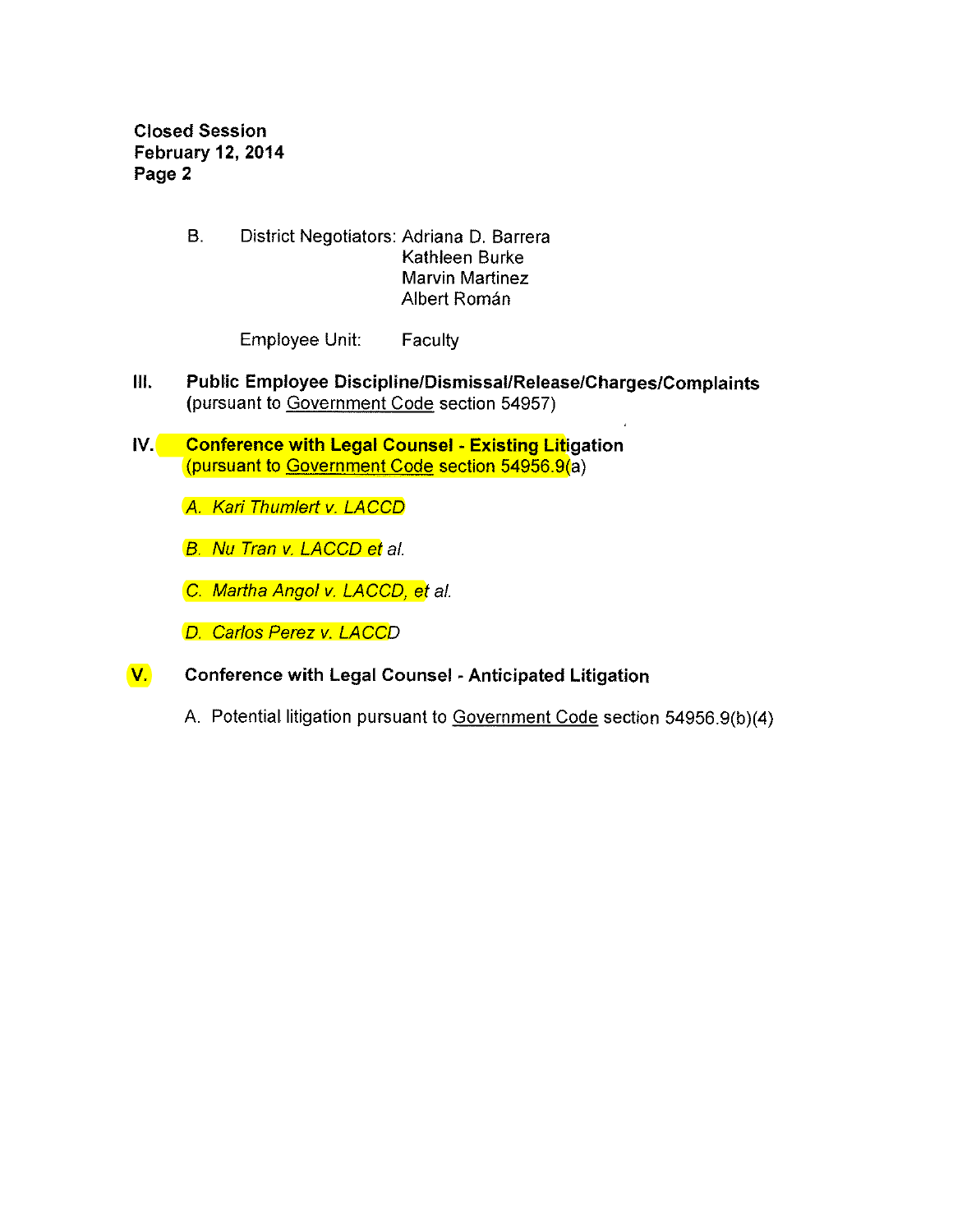

Board of Trustees AGENDA

LOS ANGELES COMMUNITYCOLLEGE DISTRICT 770 Wilshire Boulevard, Los Angeles, CA 90017 213/891-2000



## ATTACHMENT A

CLOSED SESSION Wednesday, May 13, 2015

Los Angeles Mission College Campus Center, Room 4 13356 Eldridge Avenue Sylmar, CA 91342

- » Conference with Labor Negotiator (pursuant to Government Code section 54957.6)
	- A. District Negotiators: Albert Román Adriana D. Barrera

Employee Unit: Clerical/Technical - Local 1521A

- Public Employee Discipline/Dismissal/Release/Charges/Complaints Ⅱ. (pursuant to Government Code section 54957)
- III. Conference with Legal Counsel Existing Litigation (pursuant to Government Code section 54956.9(d)(1)

A. Ewan Paymah v. LACCD

- B. 700 Wilshire Properties v. Roosevelt Lofts, Inc., et al.
- C. Delicia Mosley v. LACCD, et al.
- D. Jane Fealy v. LACCD
- **E. Edrik Stamps v. LACCD**
- F. Rodney Carswell v. Judith Samuel
- **G. Rodney Carswell v. Ruth Bledsoe**
- **H. Rodney Carswell v. Dr. Mary Gallag**her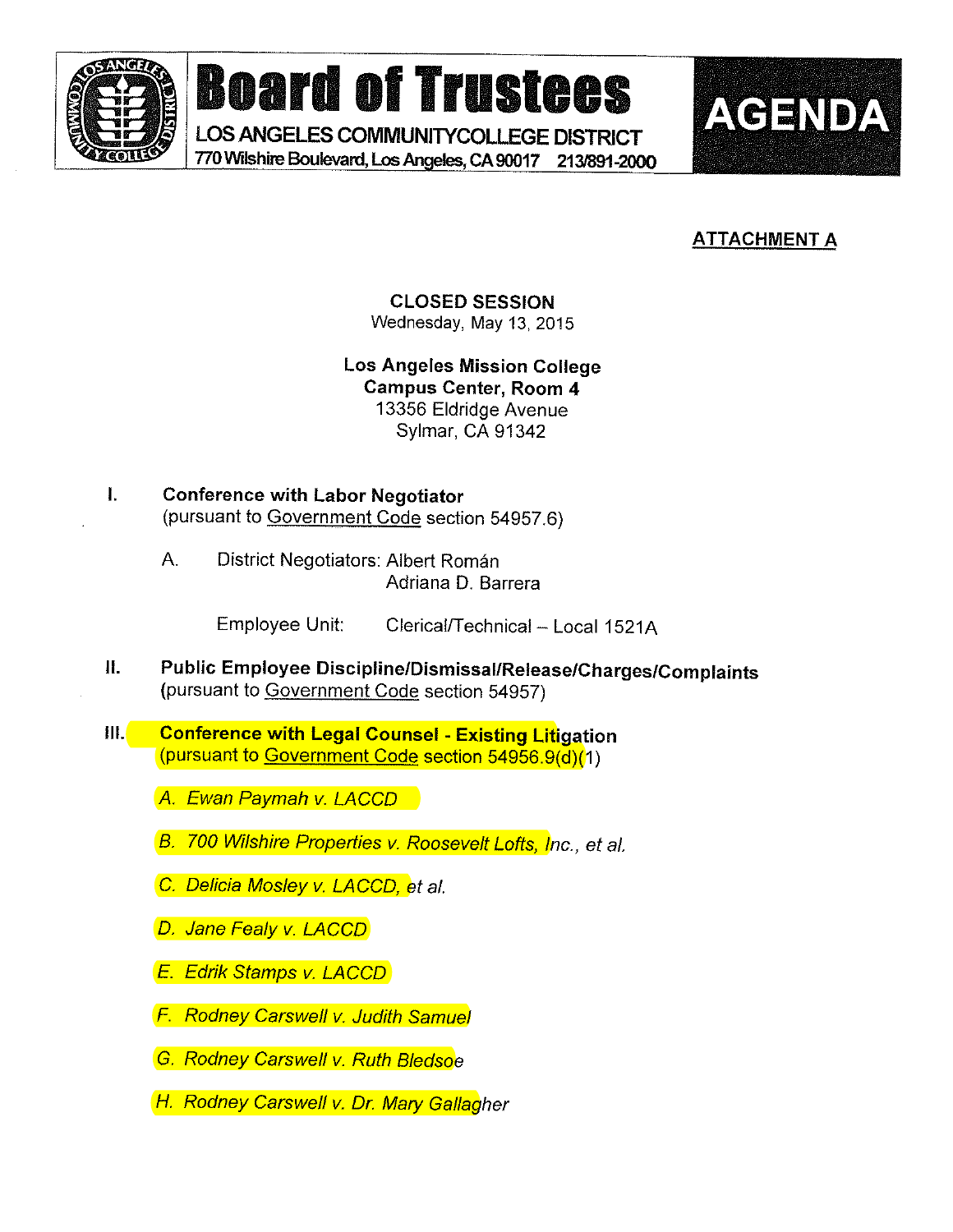Closed Session May 13,2015 Page 2

## IV. Conference with Legal Counsel - Potential Litigation (pursuant to Government Code section  $54956.9(\overline{d})(2)$  and  $(e)(2)$

- A. Claim for construction work at Harbor College
- B. Claim by the District for property damage from a construction contractor at East Los Angeles College

## V. Conference with Legal Counsel - Potential Litigation (pursuant to Government Code section  $54956.9(d)(2)$  and (e)(1)

A. Potential litigation  $-1$  matter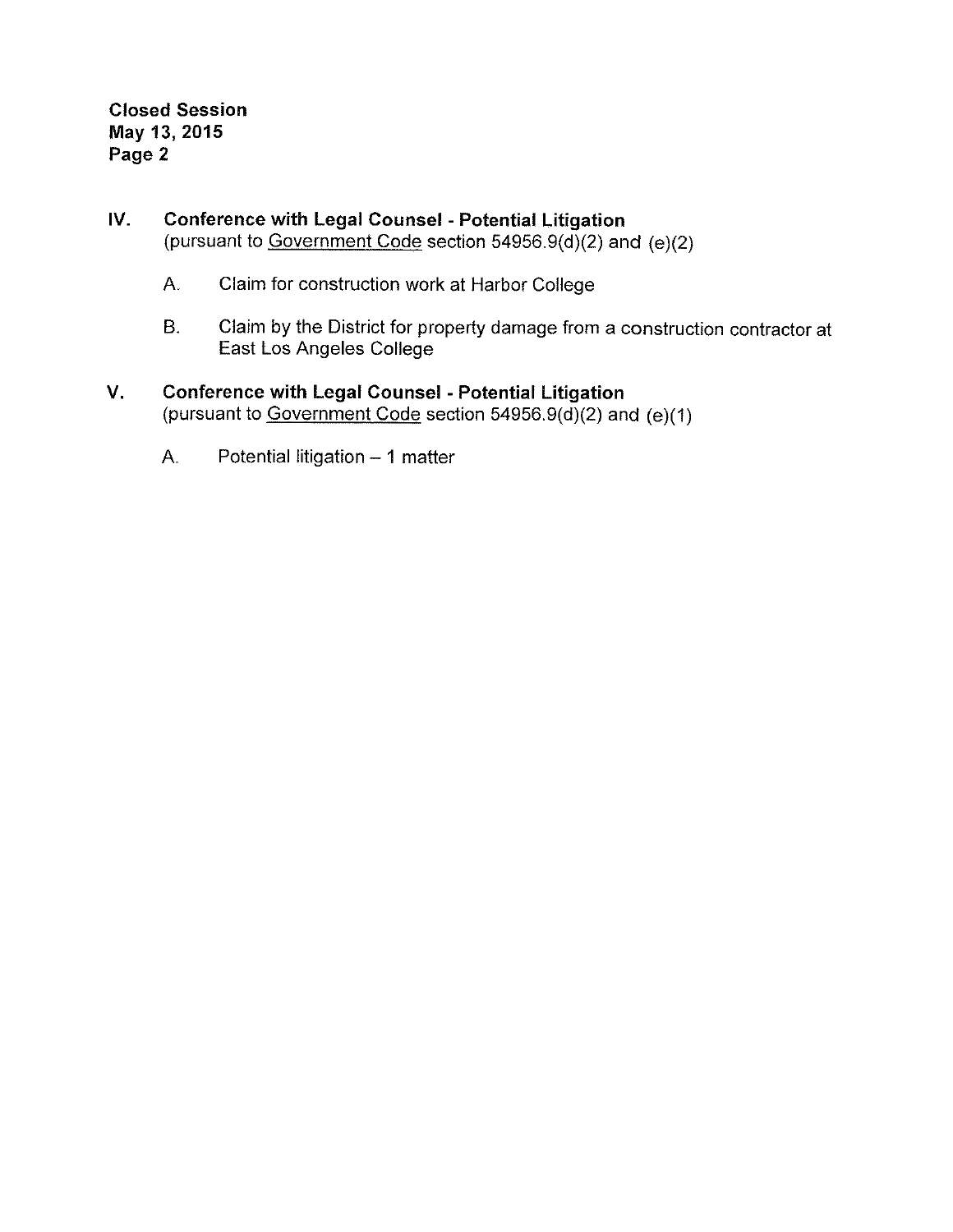

# **Board of Trustees AGENDA**

LOS ANGELES COMMUNITYCOLLEGE DISTRICT 770WiishireBouievard,LosAngeles,CA90017 213/891-2000 <sup>B</sup>



## **ATTACHMENT A**

CLOSED SESSION Wednesday, August 5, 2015

Educational Services Center Hearing Room - First Floor 770 Wilshire Boulevard Los Angeles, CA 90017

- . Conference with Labor Negotiator (pursuant to Government Code section 54957.6)
	- A. District Negotiators: Albert Roman Adriana D. Barrera

Employee Unit: Clerical/Technical - Local 1521A

B. District Negotiators: Albert Roman Adriana D. Barrera

Employee Unit: Aii Unrepresented employees

- $\mathbf{II}$ . Public Employee Discipline/Dismissal/Release/Charges/Complaints (pursuant to Government Code section 54957)
- $III.$ **Conference with Legal Counsel - Existing Litigation** (pursuant to Government Code section 54956.9(d)(1)

**A. Armine Stepanyan v. LACCD** 

**B. Rhonda Guess v. LACCD** 

C, Cindy Garcia v. LACCD

- IV. Conference with Legal Counsel Anticipated Litigation (pursuant to Government Code section 54956.9(d)(2) and (e)(1)
	- A. Potential litigation 3 matters